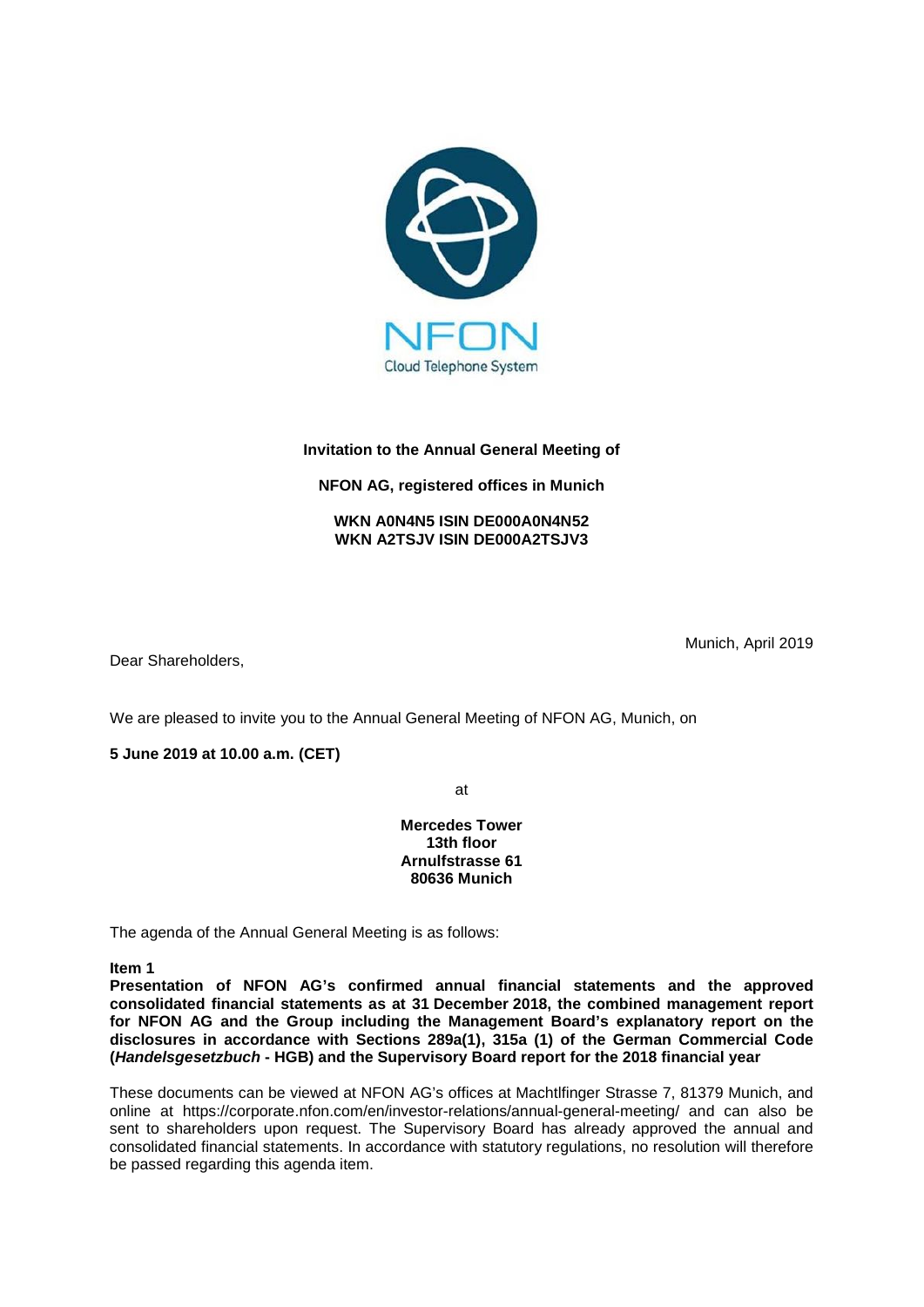### **Item 2 Resolution on formally approving the actions of the members of the Management Board**

The Supervisory Board and the Management Board propose that the actions of the members of the Management Board in the 2018 financial year be approved for this period.

### **Item 3**

## **Resolution on formally approving the actions of the members of the Supervisory Board**

The Supervisory Board and the Management Board propose that the actions of the members of the Supervisory Board in the 2018 financial year be approved for this period.

#### **Item 4**

### **Resolution on appointing the auditor for the 2019 financial year**

The Supervisory Board proposes that KPMG AG Wirtschaftsprüfungsgesellschaft, Munich, be appointed as the auditor and Group auditor for the 2019 financial year.

The Supervisory Board's proposal is not affected by any undue influence from third parties. There were no regulations in place that would have limited the choice to a particular auditor or to a particular audit firm to conduct the audit of the financial statements.

#### **Item 5**

#### **Resolution on creating Authorised Capital 2019, excluding shareholder subscription rights and amending the Articles of Association in Section 4(6)**

The Authorised Capital I currently covered by Section 4(3) of the Articles of Association makes only partial use of the legal opportunities for authorised capital. An additional new Authorised Capital 2019 is to be created with the possibility to exclude subscription rights, with the aim of providing the company the greatest degree of financing flexibility possible.

The Supervisory Board and the Management Board therefore propose that the following resolutions be adopted:

1. The Management Board is authorised, with the approval of the Supervisory Board, to increase share capital on one or more occasions by a total of up to EUR 6,600,000.00 in the period to 4 June 2024 by issuing new no-par bearer shares with profit participation rights from the beginning of the financial year in which they were issued in exchange for cash and/or non-cash contributions (Authorised Capital 2019). Shareholders have subscription rights.

The new shares may also be acquired by one or more banks with the obligation to offer them to shareholders for subscription (indirect subscription rights).

The Management Board is authorised, with the approval of the Supervisory Board, to decide on the content of share rights and the terms for issuing the shares and to determine the details of the capital increase.

The Management Board is also entitled, with the approval of the Supervisory Board, to exclude shareholder subscription rights in the following cases:

a) In the event of a cash capital increase, if the issue price of the new shares is not significantly lower than the stock market price at the time the issue price is finalised and the proportion of share capital represented by the shares issued for cash contributions on the basis of letter a) of this authorisation under exclusion of subscription rights does not exceed a total of 10% of the share capital, either in relation to the amount on 5 June 2019 or at the time this authorisation becomes effective or at the time it is exercised;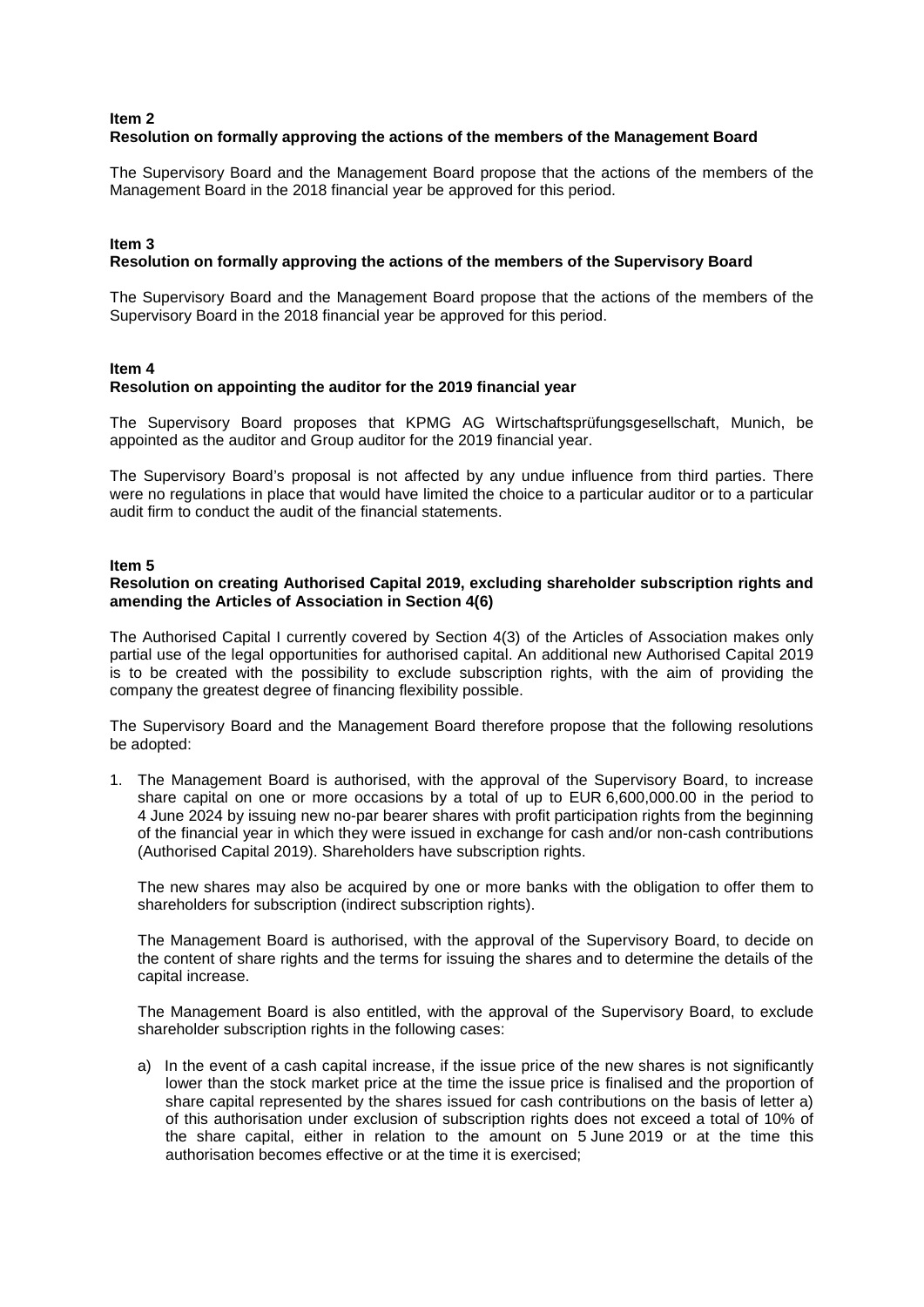- b) If the shares are issued against non-cash contributions in order to acquire companies, investments in companies (including as part of business combinations), parts of companies or other assets, including rights and receivables;
- c) To the extent necessary to grant bearers or creditors of convertible bonds, warrant bonds, participation rights, participating bonds or combinations of these instruments issued by the company or subordinate Group companies a right of subscription to new shares to the extent it would be granted after exercising the option right or right of conversion or after meeting the conversion obligation;
- d) To exclude fractional shares from the subscription right;
- e) To issue shares to employees at NFON AG and/or its affiliated companies within the meaning of Section 15 of the German Stock Corporation Act (*Aktiengesetz* - AktG) while excluding shareholders' subscription rights, up to a maximum of 500,000 no-par value bearer shares.

The proportion of share capital represented by all shares issued on the basis of this authorisation under exclusion of subscription rights must not exceed 20% of the share capital, either in relation to the amount on 5 June 2019 or at the time this authorisation becomes effective or at the time it is exercised. This limit of 20% or 10% of share capital in accordance with letter a) of this authorisation includes the pro rata amount of the share capital attributable to shares that are issued or sold from the period between 5 June 2019 and the end of the term of this authorisation, excluding subscription rights, in direct or indirect application of Section 186(3) sentence 4 AktG. Furthermore, these limits include the pro rata amount of the share capital of the shares that were issued or may still be issued for the purposes of conversion or option rights or conversion obligations, provided the underlying bonds were issued during the term of this authorisation excluding subscription rights in accordance with Section 186(3) sentence 4 AktG. Finally, these limits include the pro rata amount of the share capital of shares issued from 5 June 2019 onwards on the basis of an authorisation to use treasury shares in accordance with Sections 71(1) no. 8 sentence 5, 186(3) sentence 4 AktG, excluding subscription rights.

2. The following paragraph 6 will be added to Section 4 of the Articles of Association:

"6. The Management Board is authorised, with the approval of the Supervisory Board, to increase share capital on one or more occasions by a total of up to EUR 6,600,000.00 in the period to 4 June 2024 by issuing new no-par bearer shares with profit participation rights from the beginning of the financial year in which they were issued in exchange for cash and/or non-cash contributions (Authorised Capital 2019). Shareholders have subscription rights.

The new shares may also be acquired by one or more banks with the obligation to offer them to shareholders for subscription (indirect subscription rights).

The Management Board is authorised, with the approval of the Supervisory Board, to decide on the content of share rights and the terms for issuing the shares and to determine the details of the capital increase.

The Management Board is also entitled, with the approval of the Supervisory Board, to suspend shareholder subscription rights in the following cases:

- a) In the event of a cash capital increase, if the issue price of the new shares is not significantly lower than the stock market price at the time the issue price is finalised and the proportion of share capital represented by the shares issued for cash contributions on the basis of letter a) of this authorisation excluding subscription rights does not exceed a total of 10% of the share capital, either in relation to the amount on 5 June 2019 or at the time this authorisation becomes effective or at the time it is exercised;
- b) If the shares are issued against non-cash contributions in order to acquire companies, investments in companies (including as part of business combinations), parts of companies or other assets, including rights and receivables;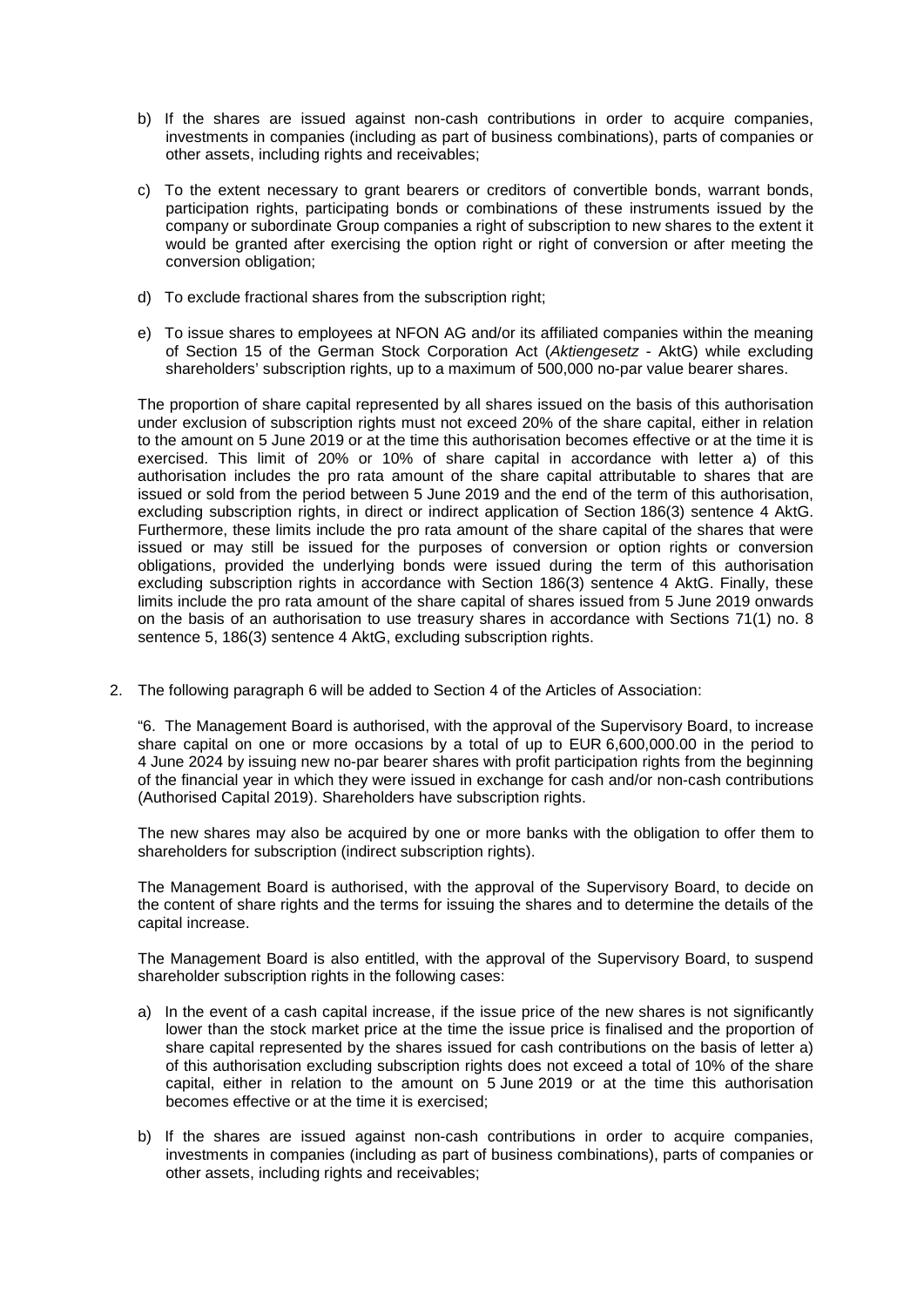- c) To the extent necessary to grant bearers or creditors of convertible bonds, warrant bonds, participation rights, participating bonds or combinations of these instruments issued by the company or subordinate Group companies a right of subscription to new shares to the extent it would be granted after exercising the option right or right of conversion or after meeting the conversion obligation;
- d) To exclude fractional shares from the subscription right;
- e) To issue shares to employees at NFON AG and/or its affiliated companies within the meaning of Section 15 of the German Stock Corporation Act (*Aktiengesetz* - AktG) while excluding shareholders' subscription rights, up to a maximum of 500,000 no-par value bearer shares.

The proportion of share capital represented by all shares issued on the basis of this authorisation under exclusion of subscription rights must not exceed 20% of the share capital, either in relation to the amount on 5 June 2019 or at the time this authorisation becomes effective or at the time it is exercised. This limit of 20% or 10% of share capital in accordance with letter a) of this authorisation includes the pro rata amount of the share capital attributable to shares that are issued or sold from the period between 5 June 2019 and the end of the term of this authorisation, excluding subscription rights, in direct or indirect application of Section 186(3) sentence 4 AktG. Furthermore, these limits include the pro rata amount of the share capital of the shares that were issued or may still be issued for the purposes of conversion or option rights or conversion obligations, provided the underlying bonds were issued during the term of this authorisation excluding subscription rights in accordance with Section 186(3) sentence 4 AktG. Finally, these limits include the pro rata amount of the share capital of shares issued from 5 June 2019 onwards on the basis of an authorisation to use treasury shares in accordance with Sections 71(1) no. 8 sentence 5, 186(3) sentence 4 AktG, excluding subscription rights."

### **Report from the Management Board:**

The following Management Board report relating to item 5 can be viewed at NFON AG's offices at Machtlfinger Strasse 7, 81379 Munich, and online at https://corporate.nfon.com/en/investorrelations/annual-general-meeting/. The report will also be available at the Annual General Meeting and can be sent to shareholders upon request.

#### **Regarding item 5**

### **Management Board report to the Annual General Meeting in accordance with Section 203(2) sentence 2 in conjunction with Section 186(4) sentence 2 AktG**

In accordance with Section 203(2) sentence 2 in conjunction with Section 186(4) sentence 2 AktG, the Management Board of NFON AG provides the company's Annual General Meeting convened for 5 June 2019 with the following written report on the creation of Authorised Capital 2019 against cash and/or non-cash contributions with authorisation to exclude subscription rights, as proposed under item 5:

The existing Authorised Capital I of EUR 368,671.00 in accordance with Section 4(3) of the Articles of Association does not make anything like full use of the legal framework for authorised capital.

The additional authorisation proposed is designed to make extensive use of the legal opportunities to expand the company's equity base. Adequate capitalisation is key to future business, especially given the company's purpose and the desire to secure further financial resources to invest in the future of our company. Authorised Capital 2019 thus aims to utilise authorised capital as far as possible to the full extent permitted by law and also to create the limited possibility of excluding subscription rights for cash capital increases again to the full extent permitted by law.

There are not currently any specific plans in place for the utilisation of the Authorised Capital 2019 proposed to the Annual General Meeting. From a current standpoint, funds from the Authorised Capital 2019 proposed to the Annual General Meeting could be used, in particular, to strengthen the equity base so as to avoid increased reliance on debt financing for future investment projects.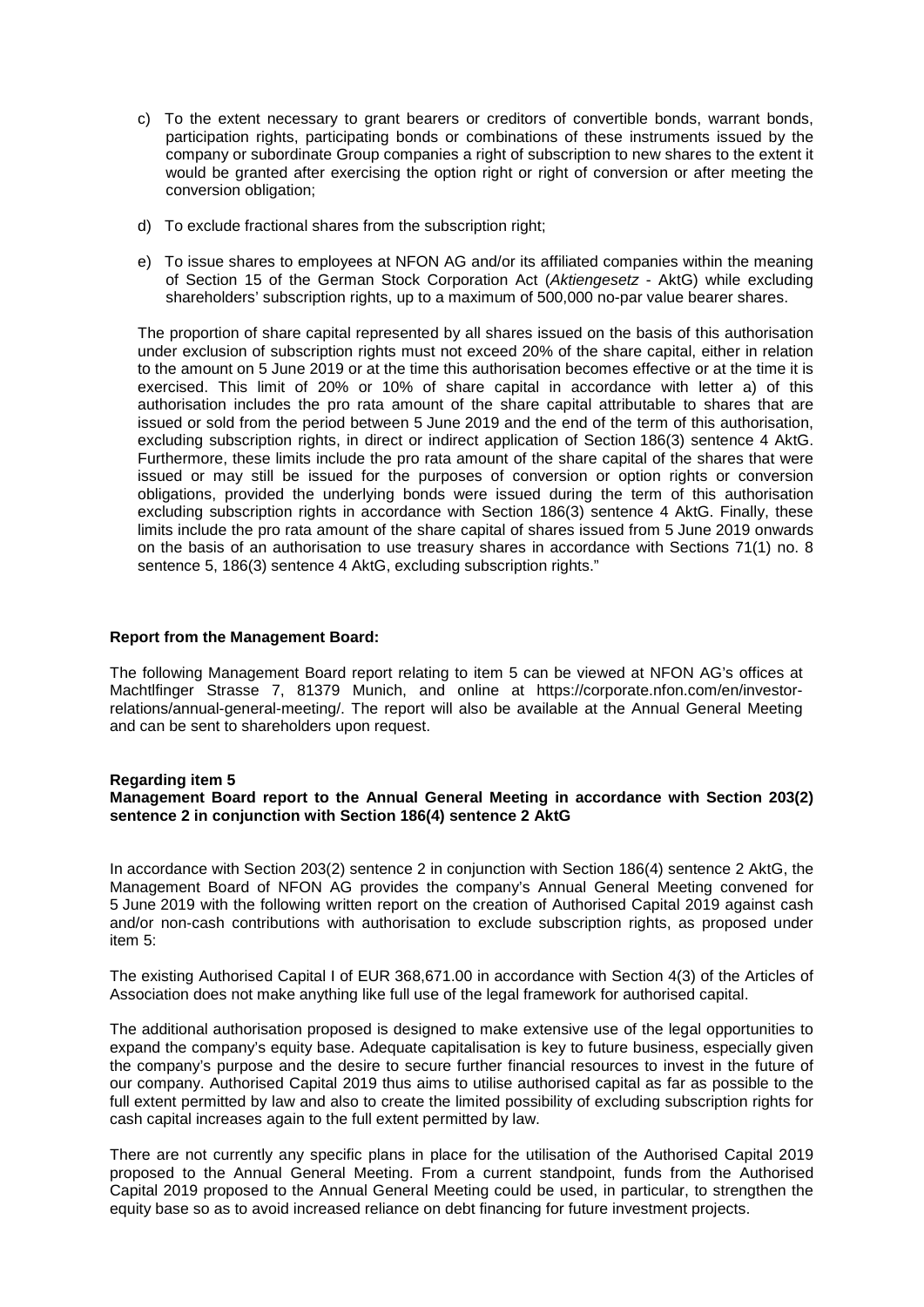The company could also use new equity to finance acquisitions. As a capital increase in order to make an acquisition must be carried out at short notice, the resolution on this at the Annual General Meeting does not constitute an alternative to using authorised capital. Creating authorised capital allows the Management Board to quickly and easily take advantage of any opportunities that arise to acquire companies in the interests of shareholders in order to meet the company's business requirements and bolster its competitive standing.

If Authorised Capital 2019 is utilised, shareholders have statutory subscription rights. The new shares resulting from a cash capital increase are either to be offered to shareholders for subscription directly or acquired by banks with the obligation to offer them to shareholders for subscription (indirect subscription rights). However, the Management Board is to be entitled, with the approval of the Supervisory Board, to exclude shareholder subscription rights in several cases:

Excluding subscription rights as part of a capital increase against cash contributions within the 10% limit set out in Section 186(3) sentence 4 AktG makes it easier for the company to obtain financing by raising equity. This provides the company with the opportunity to raise new capital on the capital markets flexibly and inexpensively. This authorisation makes it easier for the company to meet any potential capital requirements at very short notice and benefit from market opportunities. Excluding subscription rights makes it possible to act quickly and place shares close to the stock market price, without the markdowns on account of high volatility that are otherwise common for issues with subscription rights. This can improve the proceeds from the issue. This also results in significant cost advantages for the company in the case of smaller capital increases in particular, as it is not necessary to go through the costly process of preparing a prospectus if subscription rights are excluded. This form of capital increase is thus also in the interests of shareholders. Dilution of the value of existing shares is minimized in line with statutory limits by the fact that the issue price is not allowed to be significantly lower than the stock market price. This means that shareholders' subscription rights would have very little economic value. Shareholders can maintain their stake by making corresponding purchases on the stock exchange.

The total cash capital increase, using this authorisation to exclude subscription rights in accordance with Section 186(3) sentence 4 AktG, must not exceed 10% of the share capital, either in relation to the amount on 5 June 2019 or at the time this authorisation becomes effective or at the time it is exercised.

In the case of non-cash capital increases, subscription rights may be excluded in full with the approval of the Supervisory Board. This exclusion of subscription rights allows the Management Board in appropriate cases, with the approval of the Supervisory Board, to acquire companies or investments in companies or to combine with other companies in return for transferring NFON AG shares. This should make it possible for the company to respond quickly and flexibly on national and international markets to favourable offers or other opportunities that arise to acquire companies or investments in companies or to combine with companies that operate in related business areas, in order to improve its own competitiveness in the interests of shareholders. During negotiations, it may become necessary to offer shares, as opposed to money, as consideration in order to meet sellers' expectations or maintain its own liquidity. The proposed option to exclude subscription rights takes this into account. The dilution resulting from excluding subscription rights is offset by the fact that the business expansion through increased equity is financed by third parties and that existing shareholders – albeit with a lower equity and voting share than previously – share in company growth which, if subscription rights were granted, they would have to finance using own funds. However, all shareholders can maintain or increase their stake by purchasing additional shares through the stock exchange listing.

It should also be possible, with the approval of the Supervisory Board, to exclude subscription rights to the extent necessary to grant bearers or creditors of convertible bonds, warrant bonds, participation rights, participating bonds or combinations of these instruments issued by the company or subordinate Group companies a right of subscription to new shares to the extent it would be granted after exercising the option right or right of conversion or after meeting conversion obligations. To make it easier to place bonds on the capital market, the terms of issue generally provide for protection against dilution. Dilution protection allows holders of warrants or creditors of convertible bonds to receive a subscription right to new shares in the event that shares are issued for which the shareholders have subscription rights. They are therefore treated as if they had already exercised their option right or right of conversion or had already met their conversion obligation. As it is not necessary, in this case,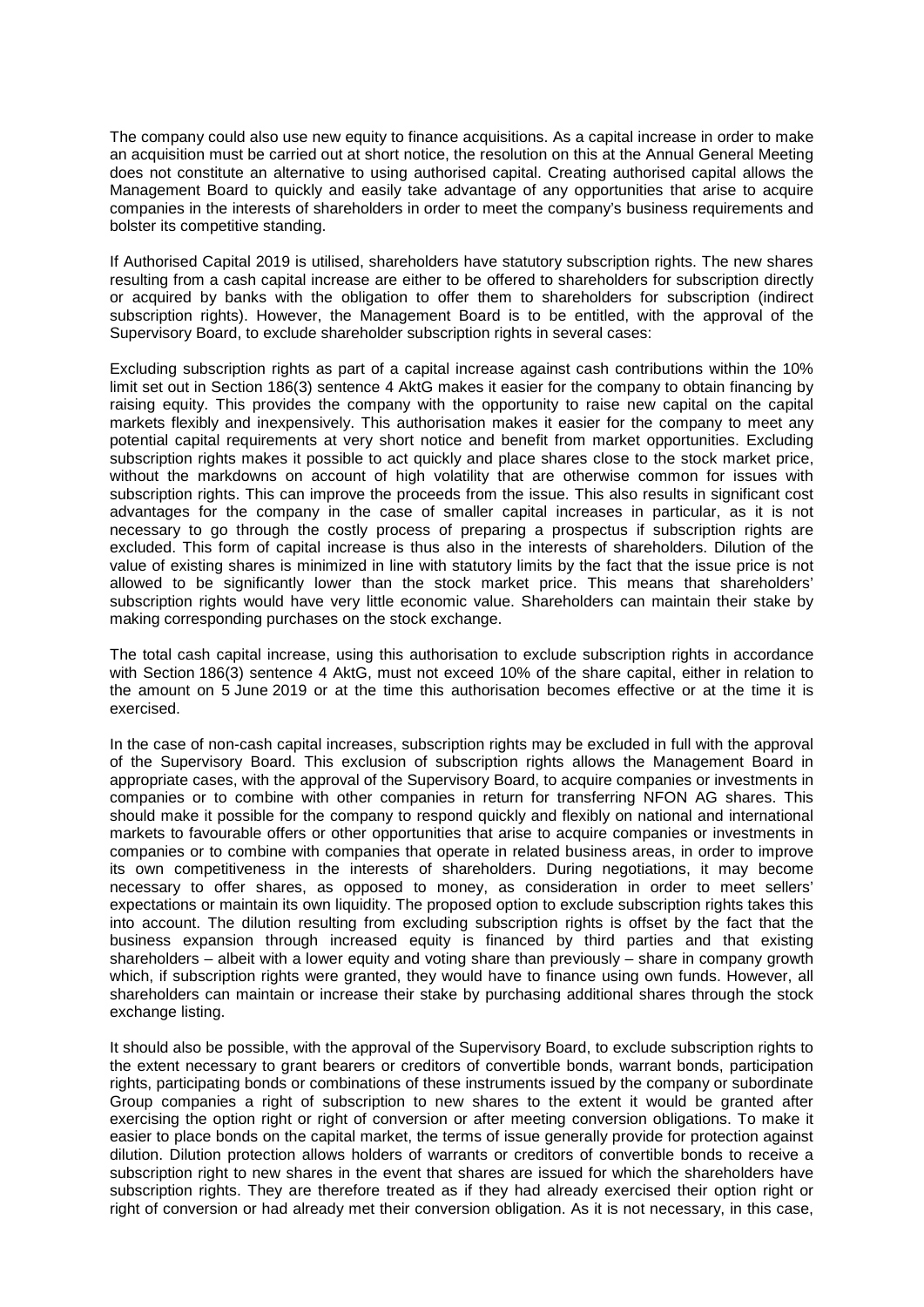to ensure dilution protection by reducing the option or conversion price, a higher issuing price can be set for the new shares to be issued upon conversion or exercise of the option. However, this is possible only if shareholders' subscription rights to the new shares are excluded to this extent. Granting corresponding dilution protection makes it easier to place bonds with conversion and/or option rights or conversion obligations, and so excluding subscription rights is in the interests of shareholders as it facilitates an optimal financial structure at their company.

Subscription rights for fractional shares are also to be excluded. This is intended to make it easier to handle an issue with a shareholder subscription right. Fractional shares may result from the issue volume in question and from the fact that it is necessary to achieve a technically feasible subscription rights ratio. The value of these fractional shares for the individual shareholder is generally low. The possible dilution effect is also negligible due to the limitation to fractional shares. Nonetheless, the effort involved for the company in issuing shares without excluding subscription rights is considerably higher, which incurs additional costs. The new fractional shares excluded from shareholder subscription rights are realised either by selling them on the stock exchange or in another way that most benefits the company. Excluding subscription rights therefore improves feasibility and cost efficiency and makes it easier to execute an issue, and is thus in the interests of shareholders.

In addition, subscription rights to issue up to a maximum of 500,000 bearer shares to employees at the company and/or at affiliated companies within the meaning of Section 15 AktG are to be excluded. This authorisation also allows the Management Board to offer NFON Group employees shares from authorised capital without first having to acquire shares on the market. Issuing employee shares aims to give employees a share in the company's success and strengthen their ties to the company. The authorisation to issue employee shares with a total volume of 500,000 bearer shares is within reasonable limits in relation to the company's share capital and to the overall scope of the authorisation.

The proportion of share capital represented by shares issued on the basis of this proposed authorisation in accordance with item 5, excluding subscription rights, must not exceed 20% of the share capital, either in relation to the amount on 5 June 2019 or at the time this authorisation becomes effective or at the time it is exercised.

Both the limit of 20% and the limit of 10% of share capital for the authorisation to exclude subscription rights in accordance with Section 186(3) sentence 4 AktG include the pro rata amount of the share capital attributable to shares that are issued or sold from the period between 5 June 2019 and the end of the term of this authorisation, excluding subscription rights, in direct or indirect application of Section 186(3) sentence 4 AktG. Furthermore, these limits include the pro rata amount of the share capital of the shares that were issued or may still be issued for the purposes of conversion or option rights or conversion obligations, provided the underlying bonds were issued during the term of this authorisation excluding subscription rights in accordance with Section 186(3) sentence 4 AktG. Finally, these limits include the pro rata amount of the share capital of shares issued from 5 June 2019 onwards on the basis of an authorisation to use treasury shares in accordance with Sections 71(1) no. 8 sentence 5, 186(3) sentence 4 AktG, excluding subscription rights.

These limits on excluding subscription rights prevent excessive changes to shareholders' holdings.

Any time that shares are issued under exclusion of subscription rights, the Management Board will carefully review whether this is in the interests of the company and thus of its shareholders. Only then will the Management Board exercise the option it has been granted and will provide a report on this at the next Annual General Meeting.

### **Attending the Annual General Meeting**

Under Section 24 of the Articles of Association, shareholders are entitled to attend the Annual General Meeting and to exercise their voting rights if they register with the company in English or German using the address, fax number or e-mail address given below and provide evidence of their shareholdings issued by their custodian bank in English or German to this address, fax number or email address: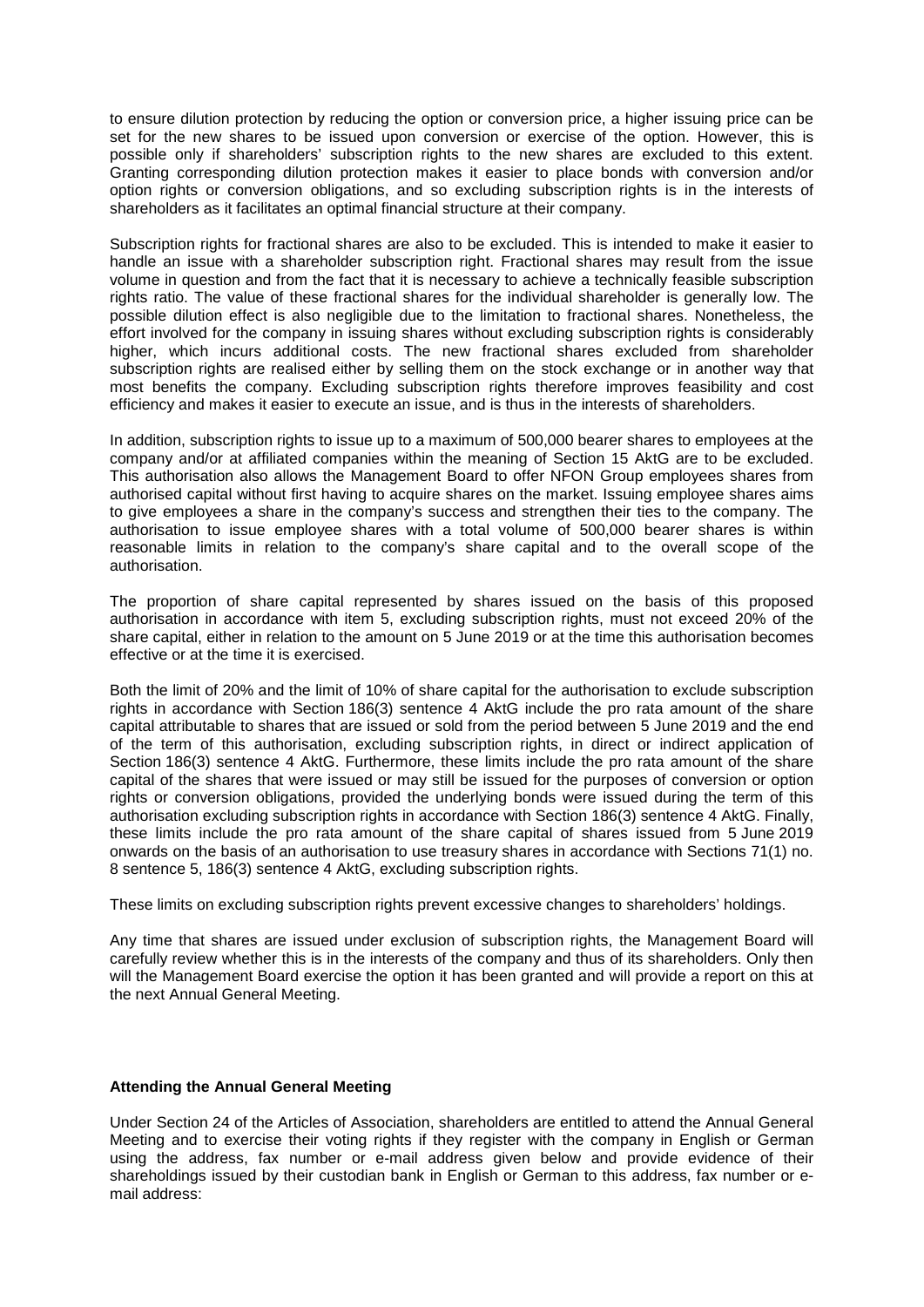#### NFON AG c/o UBJ. GmbH

Kapstadtring 10 22297 Hamburg Fax: +49 (0) 40-6378-5423 E-mail: [hv@ubj.de](mailto:hv@ubj.de)

Evidence of shareholdings must relate to the period beginning 15 May 2019 0.00h) (the "record date") and must be in text form (Section 126 b German Civil Code (*Bürgerliches Gesetzbuch* - BGB)). The company must receive the evidence of shareholdings and the registration no later than the close of day of 29 May 2019 (24.00h CEST).

### **Significance of the record date**

The record date determines the exercising of participation rights and the scope of voting rights at the Annual General Meeting. Only those company shareholders who have provided evidence of their shareholdings as at the record date will be considered shareholders for the purposes of attending the Annual General Meeting and exercising voting rights. Changes to holdings after the record date do not affect the right to attend or the extent of voting rights. This means that persons who did not hold any shares as at the record date and who acquired their shares only after the record date are not entitled to attend or vote, unless they have been appointed as a proxy or are authorised to exercise such rights. Shareholders who properly registered and provided evidence of shareholdings remain entitled to attend and vote to the extent allowed by their shareholdings even if they sell their shares in full or in part after the record date. The record date is not relevant to the dividend entitlement. Shareholders also remain free to dispose of their shares after the record date and after having registered.

Following receipt of registration and evidence of shareholdings, the shareholders entitled to attend are sent tickets for the Annual General Meeting by the registration office. We ask that shareholders submit their registration and evidence of shareholdings to the company promptly so that the tickets are received on time.

### **Proxy voting**

Shareholders can also exercise their voting rights at the Annual General Meeting by way of a proxy, e.g. a bank or shareholder association. Registration must still be completed on time and evidence of shareholdings submitted in accordance with the terms above. If neither a credit institution, a shareholder association nor other persons or institutions equivalent to credit institutions in accordance with Section 135(8) and (10) in conjunction with Section 125(5) AktG are appointed as a proxy, granting the proxy, revoking this and providing evidence of the proxy to the company must be made in text form (Section 126 b BGB).

Shareholders will receive further information on the proxy and a proxy form with their tickets. Using the proxy form is not mandatory. Shareholders may choose to issue a proxy in text form (Section 126 b BGB) in another manner.

The following address should be used to declare a proxy to the company, to revoke this proxy and to send evidence of authorisation issued to a proxy:

> NFON AG Investor Relations – Annual General Meeting 2019 Machtlfinger Strasse 7 81379 Munich or by fax: +49 (0) 89 45300 33134 or by e-mail: sabina.prueser@nfon.com

Checks may be conducted when entering and leaving on the day of the Annual General Meeting.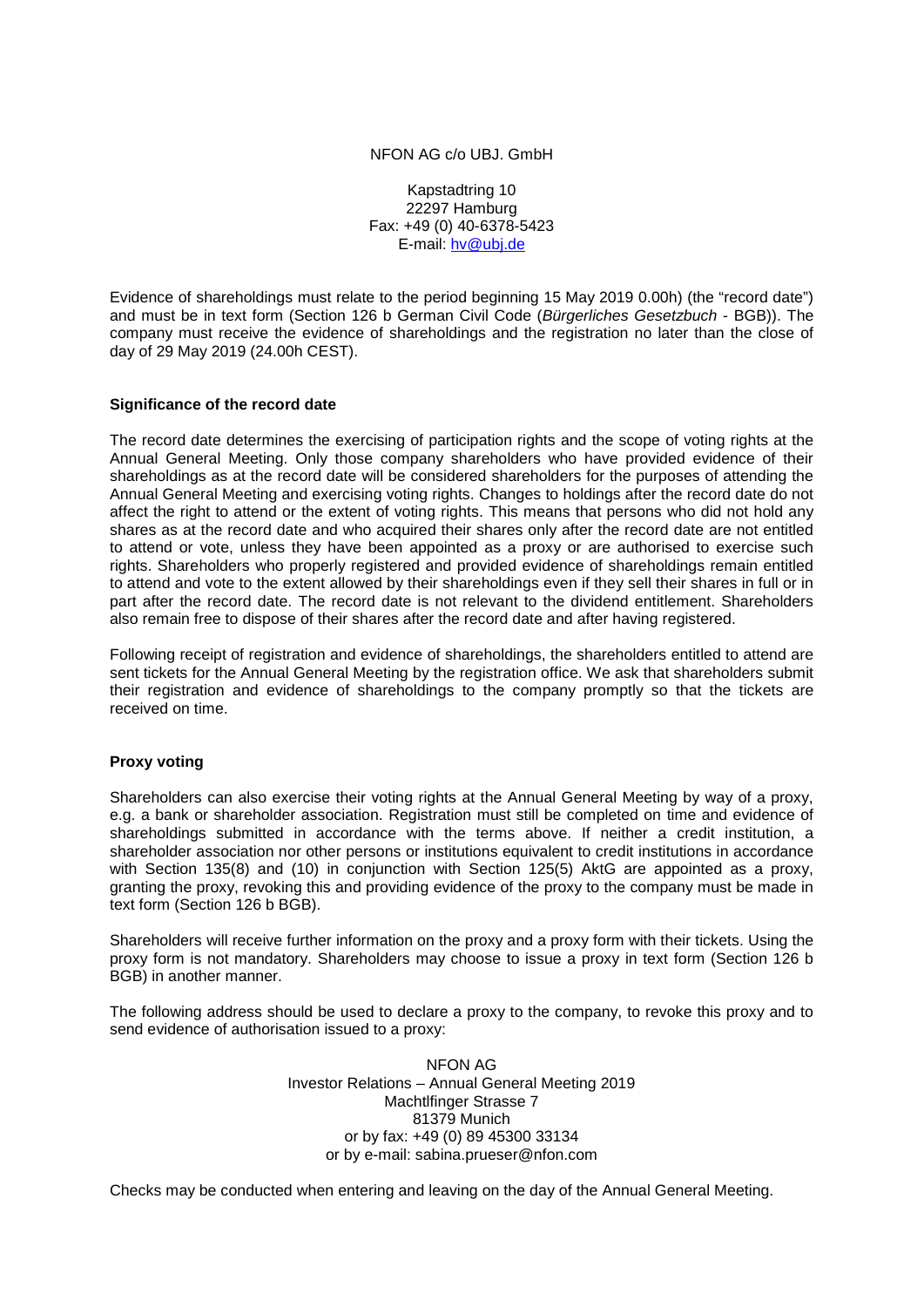Credit institutions and equivalent persons or institutions may request that proxies be in a specific form as they are required to keep a record of the proxy so that it can be verified. In addition, the proxy statement must be complete and may contain only declarations related to exercising the voting rights. If you wish to appoint a credit institution, a shareholder's association or another equivalent institution, company or person as a proxy in accordance with Section 135 AktG, please therefore consult the person or entity to be appointed as proxy as to what form the proxy is to take.

Our company would like to make proxy voting easier for its shareholders. The Management Board has thus appointed two NFON AG employees as representatives to exercise shareholder voting rights in accordance with shareholder instructions. All shareholders who cannot attend themselves and who do not wish to appoint their custodian bank or another third party to exercise their voting rights are entitled to make use of this option. Voting representatives must vote as instructed. If no instructions are issued, the entire proxy is invalid. If no instructions are issued regarding one agenda item, the proxy for this agenda item is not valid. In this case, the voting representative will therefore abstain from voting entirely or abstain from voting on the agenda item for which no instructions were issued. In the event of an individual vote on an agenda item, the instructions issued for this item apply accordingly to each sub-item. Please note that voting representatives cannot accept any requests to make comments, lodge objections against Annual General Meeting resolutions, ask questions or put forward motions. Powers of proxy and instructions to voting representatives appointed by the company that are not issued at the Annual General Meeting must be received by the company no later than 3 June 2019.

Shareholders who wish to assign power of proxy to the voting representatives appointed by the company require a ticket for the Annual General Meeting. Registration must therefore be received on time and evidence of shareholdings submitted in accordance with the terms above even if power of proxy is given to the voting representatives appointed by the company. The notice of participation should be sent to the registration address, fax number or e-mail address listed above as soon as possible so as to ensure that tickets and additional documents relating to the authorisation of the voting representatives are received on time.

If the voting representatives appointed by the company are authorised to exercise voting rights, this authorisation can also be sent in text form, e.g. including electronically (e-mail), to the address, fax number or e-mail address provided above for granting power of proxy. Revocation of power of proxy must also be made in text form (Section 126 b BGB).

If the shareholder grants the power of proxy to more than one person, the company may reject one or more of these persons.

### **Shareholder rights**

### **Requests for additions to the agenda in accordance with Section 122(2) AktG**

Shareholders whose combined shares constitute one twentieth of the share capital or the pro rata amount of EUR 500,000.00 (currently corresponds to 500,000 shares) may request in accordance with Section 122(2) AktG that items be included on the agenda and published. Each new item must be submitted together with a justification or a draft resolution. The request must be made in writing (Section 126 BGB) and addressed to the Management Board of the company and must be received by the company no later than thirty days before the Annual General Meeting, i.e. no later than 5 May 2019, 24.00h CEST. Any amendment requests submitted after this time will not be considered. All amendment requests should be sent to the following address:

> NFON AG -Management Board-Machtlfinger Strasse 7 81379 Munich

Applicants must provide evidence that they have held the minimum number of shares for at least 90 days before the day their request is received and that they will hold these shares until the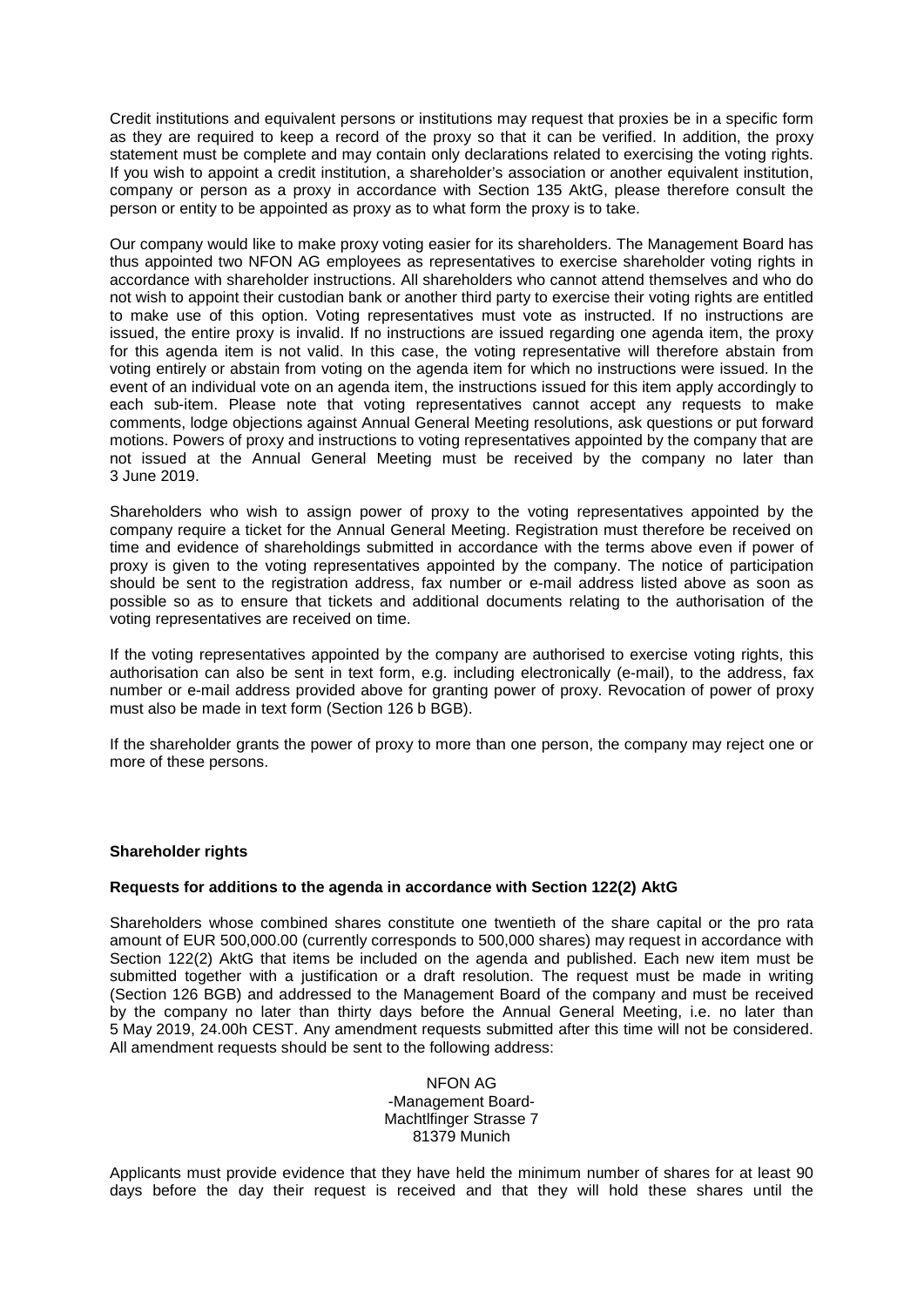Management Board issues its decision on the request. Section 121(7) AktG applies when calculating the deadline. Confirmation from the custodian bank constitutes sufficient evidence.

### **Counter-motions and nominations by shareholders in accordance with Sections 126(1) and 127 AktG**

Shareholders are entitled to submit counter-motions against Management Board and/or Supervisory Board proposals on certain agenda items and nominations. Shareholder motions, including the name of the shareholder, the reasons for filing the motion and any statements by the Management Board and/or the Supervisory Board, are to be made accessible to the beneficiaries set out in Section 125(1) to (3) AktG, subject to the requirements listed there (this includes shareholders who request access), provided that the shareholder has sent a counter-motion against a Management Board and/or Supervisory Board proposal on a certain agenda item, specifying the reasons for doing so, to the address, fax number or e-mail address given below at least 14 days before the company's Annual General Meeting. The date on which the motion is received is not included when calculating the period. The latest permissible date of receipt is therefore 21 May 2019, 24.00h CEST. There is no requirement to publish a counter-motion if one of the grounds for exclusion under Section 126(2) AktG is met. If several shareholders file counter-motions against the same resolution, the Management Board may combine the counter-motions and the reasons given for issuing the counter-motions.

It is not necessary to provide reasons for shareholder nominations in accordance with Section 127 AktG. Nominations are made accessible only if they include the name, profession and domicile of the proposed person and, in the case of elections to the Supervisory Board, details on their seats on other statutory supervisory boards. Section 127 sentence 1 AktG in conjunction with Section 126(2) AktG specifies other conditions under which nominations need not be made accessible online. The requirements and regulations for the publication of motions also apply accordingly, in particular, 21 May 2019, 24.00h CEST, is the cut-off date by which time nominations must have been received at the following address in order to publish them. All motions (including reasons) and nominations from shareholders in accordance with Section 126(1) and Section 127 AktG prior to the Annual General Meeting and other enquiries from shareholders regarding the Annual General Meeting are to be addressed exclusively to:

> NFON AG Investor Relations – Annual General Meeting 2019 Machtlfinger Strasse 7 81379 Munich or by fax: +49 (0) 89 45300 33134 [or by e-mail: sabina.p](mailto:hv-2012@gigaset.com)rueser@nfon.co[m](mailto:hv-2012@gigaset.com)

Counter-motions and nominations from shareholders that are to be made accessible (including the name of the shareholder and, in the case of counter-motions, the reasons for the counter-motion) are published online at https://corporate.nfon.com/en/investor-relations/annual-general-meeting/ after being received. Any statements by the Management Board and/or the Supervisory Board are also published on this page.

### **Right to request information in accordance with Section 131(1) AktG**

In accordance with Section 131(1) AktG, the Management Board must inform all shareholders of matters relating to the company at the Annual General Meeting if requested to do so, provided this information is required in order to appropriately judge the item of business set out in the agenda and provided there are no grounds to deny the provision of information. The obligation to provide information also covers the company's legal and business relations with an affiliated company and the position of the Group and of companies included in the consolidated financial statements.

### **Online publications**

You can find further details on the shareholder rights described above, the invitation to the Annual General Meeting including the report on item 5, the documents to be made accessible and further